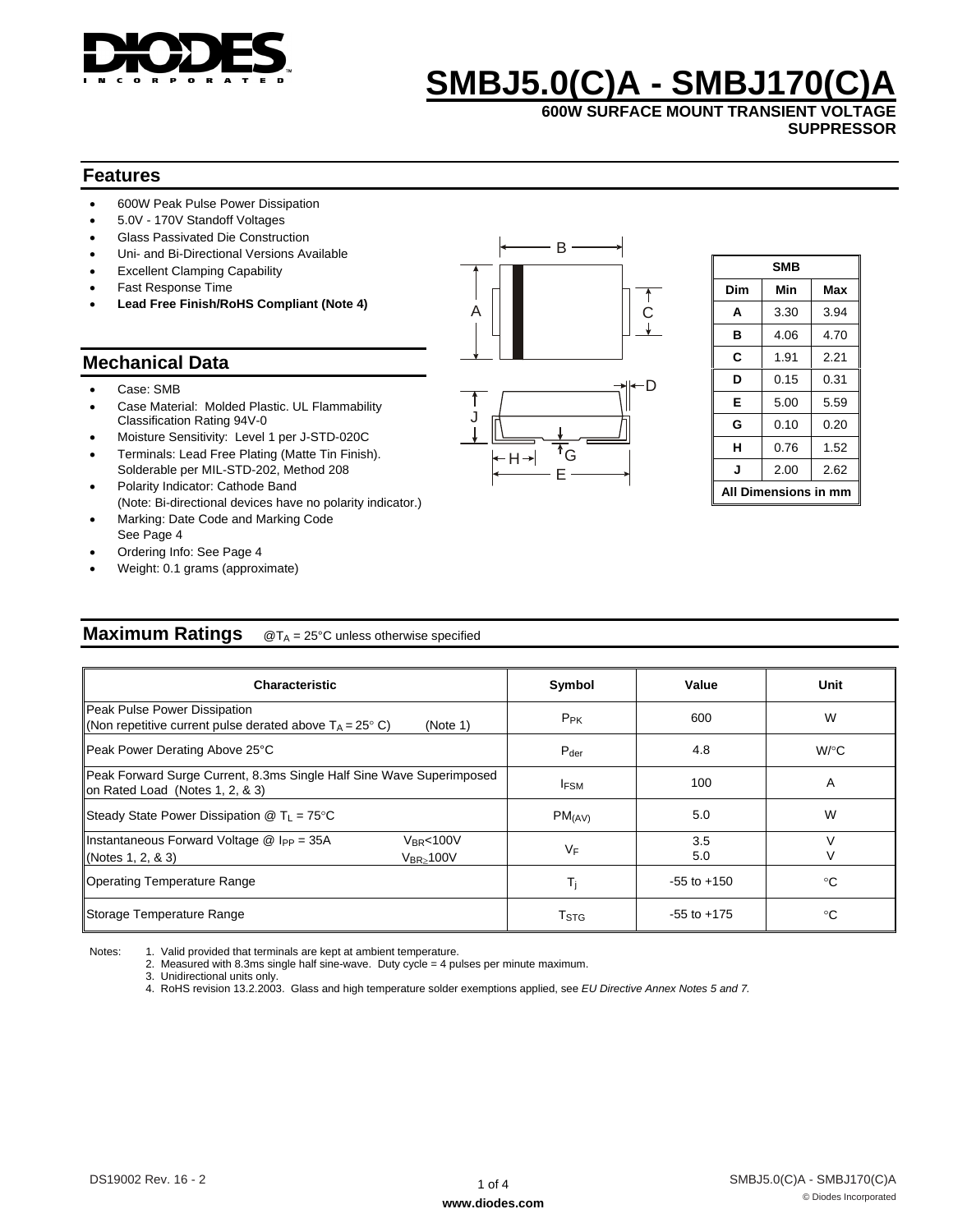

| <b>Part Number</b><br>Add C For Bi-<br><b>Directional</b><br>(Note 5) | Reverse<br><b>Standoff</b><br>Voltage |           | <b>Breakdown</b><br>Voltage<br>$V_{BR} \n\circledR I_T$ (Note 6) | <b>Test</b><br>Current | Max. Reverse<br>Leakage @ V <sub>RWM</sub><br>(Note 7) | Max. Clamping<br>Voltage $@I_{\text{pp}}$ | <b>Max. Peak Pulse</b><br>Current<br>$I_{\text{pp}}$ |           | <b>Marking Code</b> |
|-----------------------------------------------------------------------|---------------------------------------|-----------|------------------------------------------------------------------|------------------------|--------------------------------------------------------|-------------------------------------------|------------------------------------------------------|-----------|---------------------|
| See Note 4                                                            | $V_{RWM} (V)$                         | Min $(V)$ | Max(V)                                                           | $I_T(mA)$              | $I_R(\mu A)$                                           | $V_C(V)$                                  | (A)                                                  | Bŀ-       | UNI-                |
| SMBJ5.0(C)A                                                           | 5.0                                   | 6.40      | 7.23                                                             | 10                     | 800                                                    | 9.2                                       | 65.2                                                 | AE        | KE                  |
| SMBJ6.0(C)A                                                           | 6.0                                   | 6.67      | 7.67                                                             | 10                     | 800                                                    | 10.3                                      | 58.3                                                 | AG        | KG                  |
| $SMBJ6.5(C)$ A                                                        | 6.5                                   | 7.22      | 8.30                                                             | 10                     | 500                                                    | 11.2                                      | 53.6                                                 | AK        | KK                  |
| SMBJ7.0(C)A                                                           | 7.0                                   | 7.78      | 8.95                                                             | 10                     | 200                                                    | 12.0                                      | 50.0                                                 | AM        | KM                  |
| SMBJ7.5(C)A                                                           | 7.5                                   | 8.33      | 9.58                                                             | 1.0                    | 100                                                    | 12.9                                      | 46.5                                                 | AP        | KP                  |
| SMBJ8.0(C)A                                                           | 8.0                                   | 8.89      | 10.23                                                            | 1.0                    | 50                                                     | 13.6                                      | 44.1                                                 | <b>AR</b> | <b>KR</b>           |
| SMBJ8.5(C)A                                                           | 8.5                                   | 9.44      | 10.82                                                            | 1.0                    | 10                                                     | 14.4                                      | 41.7                                                 | AT        | KT                  |
| SMBJ9.0(C)A                                                           | 9.0                                   | 10.00     | 11.50                                                            | 1.0                    | 5.0                                                    | 15.4                                      | 39.0                                                 | AV        | KV                  |
| SMBJ10(C)A                                                            | 10.0                                  | 11.10     | 12.80                                                            | 1.0                    | 5.0                                                    | 17.0                                      | 35.3                                                 | AX        | KX                  |
| SMBJ11(C)A                                                            | 11.0                                  | 12.20     | 14.40                                                            | 1.0                    | 5.0                                                    | 18.2                                      | 33.0                                                 | AZ        | KZ                  |
| SMBJ12(C)A                                                            | 12.0                                  | 13.30     | 15.30                                                            | 1.0                    | 5.0                                                    | 19.9                                      | 30.2                                                 | <b>BE</b> | LE                  |
| SMBJ13(C)A                                                            | 13.0                                  | 14.40     | 16.50                                                            | 1.0                    | 5.0                                                    | 21.5                                      | 27.9                                                 | <b>BG</b> | LG                  |
| SMBJ14(C)A                                                            | 14.0                                  | 15.60     | 17.90                                                            | 1.0                    | 5.0                                                    | 23.2                                      | 25.8                                                 | BK        | LK                  |
| SMBJ15(C)A                                                            | 15.0                                  | 16.70     | 19.20                                                            | 1.0                    | 5.0                                                    | 24.4                                      | 24.0                                                 | <b>BM</b> | <b>LM</b>           |
| SMBJ16(C)A                                                            | 16.0                                  | 17.80     | 20.50                                                            | 1.0                    | 5.0                                                    | 26.0                                      | 23.1                                                 | <b>BP</b> | LP                  |
| SMBJ17(C)A                                                            | 17.0                                  | 18.90     | 21.70                                                            | 1.0                    | 5.0                                                    | 27.6                                      | 21.7                                                 | <b>BR</b> | LR                  |
| SMBJ18(C)A                                                            | 18.0                                  | 20.00     | 23.30                                                            | 1.0                    | 5.0                                                    | 29.2                                      | 20.5                                                 | <b>BT</b> | LT                  |
| SMBJ20(C)A                                                            | 20.0                                  | 22.20     | 25.50                                                            | 1.0                    | 5.0                                                    | 32.4                                      | 18.5                                                 | <b>BV</b> | LV                  |
| SMBJ22(C)A                                                            | 22.0                                  | 24.40     | 28.00                                                            | 1.0                    | 5.0                                                    | 35.5                                      | 16.9                                                 | <b>BX</b> | LX                  |
| SMBJ24(C)A                                                            | 24.0                                  | 26.70     | 30.70                                                            | 1.0                    | 5.0                                                    | 38.9                                      | 15.4                                                 | <b>BZ</b> | LZ                  |
| SMBJ26(C)A                                                            | 26.0                                  | 28.90     | 33.20                                                            | 1.0                    | 5.0                                                    | 42.1                                      | 14.2                                                 | <b>CE</b> | ME                  |
| SMBJ28(C)A                                                            | 28.0                                  | 31.10     | 35.80                                                            | 1.0                    | 5.0                                                    | 45.4                                      | 13.2                                                 | CG        | <b>MG</b>           |
| SMBJ30(C)A                                                            | 30.0                                  | 33.30     | 38.30                                                            | 1.0                    | 5.0                                                    | 48.4                                      | 12.4                                                 | <b>CK</b> | МK                  |
| SMBJ33(C)A                                                            | 33.0                                  | 36.70     | 42.20                                                            | 1.0                    | 5.0                                                    | 53.3                                      | 11.3                                                 | <b>CM</b> | MM                  |
| SMBJ36(C)A                                                            | 36.0                                  | 40.00     | 46.00                                                            | 1.0                    | 5.0                                                    | 58.1                                      | 10.3                                                 | <b>CP</b> | <b>MP</b>           |
| SMBJ40(C)A                                                            | 40.0                                  | 44.40     | 51.10                                                            | 1.0                    | 5.0                                                    | 64.5                                      | 9.3                                                  | <b>CR</b> | <b>MR</b>           |
| SMBJ43(C)A                                                            | 43.0                                  | 47.80     | 54.90                                                            | 1.0                    | 5.0                                                    | 69.4                                      | 8.6                                                  | <b>CT</b> | MT                  |
| SMBJ45(C)A                                                            | 45.0                                  | 50.00     | 57.50                                                            | 1.0                    | 5.0                                                    | 72.7                                      | 8.3                                                  | <b>CV</b> | MV                  |
| SMBJ48(C)A                                                            | 48.0                                  | 53.30     | 61.30                                                            | 1.0                    | 5.0                                                    | 77.4                                      | 7.7                                                  | <b>CX</b> | <b>MX</b>           |
| SMBJ51(C)A                                                            | 51.0                                  | 56.70     | 65.20                                                            | 1.0                    | 5.0                                                    | 82.4                                      | 7.3                                                  | CZ        | MZ                  |
| SMBJ54(C)A                                                            | 54.0                                  | 60.00     | 69.00                                                            | 1.0                    | 5.0                                                    | 87.1                                      | 6.9                                                  | DE        | <b>NE</b>           |
| SMBJ58(C)A                                                            | 58.0                                  | 64.40     | 74.60                                                            | 1.0                    | 5.0                                                    | 93.6                                      | 6.4                                                  | DG        | <b>NG</b>           |
| SMBJ60(C)A                                                            | 60.0                                  | 66.70     | 76.70                                                            | 1.0                    | 5.0                                                    | 96.8                                      | 6.2                                                  | DK        | <b>NK</b>           |
| SMBJ64(C)A                                                            | 64.0                                  | 71.10     | 81.80                                                            | 1.0                    | 5.0                                                    | 103.0                                     | 5.8                                                  | <b>DM</b> | <b>NM</b>           |
| SMBJ70(C)A                                                            | 70.0                                  | 77.80     | 89.50                                                            | 1.0                    | 5.0                                                    | 113.0                                     | 5.3                                                  | DP        | <b>NP</b>           |
| $\overline{\mathsf{SM}}\mathsf{BJ75}(\mathsf{C})\mathsf{A}$           | 75.0                                  | 83.30     | 95.80                                                            | $1.0\,$                | 5.0                                                    | 121.0                                     | 4.9                                                  | DR        | <b>NR</b>           |
| SMBJ78(C)A                                                            | 78.0                                  | 86.70     | 99.70                                                            | 1.0                    | 5.0                                                    | 126.0                                     | 4.7                                                  | DT        | <b>NT</b>           |
| SMBJ85(C)A                                                            | 85.0                                  | 94.40     | 108.20                                                           | 1.0                    | 5.0                                                    | 137.0                                     | 4.4                                                  | DV        | <b>NV</b>           |
| SMBJ90(C)A                                                            | 90.0                                  | 100.0     | 115.50                                                           | 1.0                    | 5.0                                                    | 146.0                                     | 4.1                                                  | DX        | <b>NX</b>           |
| <b>SMBJ100(C)A</b>                                                    | 100.0                                 | 111.0     | 128.00                                                           | 1.0                    | 5.0                                                    | 162.0                                     | 3.7                                                  | DZ        | <b>NZ</b>           |
| $\overline{\text{SM}}$ BJ110(C)A                                      | 110.0                                 | 122.0     | 140.00                                                           | 1.0                    | 5.0                                                    | 177.0                                     | 3.4                                                  | EE        | PE                  |
| SMBJ120(C)A                                                           | 120.0                                 | 133.0     | 153.00                                                           | 1.0                    | 5.0                                                    | 193.0                                     | 3.1                                                  | EG        | PG                  |
| $\overline{\text{SMBJ130(C)A}}$                                       | 130.0                                 | 144.0     | 165.50                                                           | 1.0                    | 5.0                                                    | 209.0                                     | 2.9                                                  | EK        | PK                  |
| SMBJ150(C)A                                                           | 150.0                                 | 167.0     | 192.50                                                           | 1.0                    | 5.0                                                    | 243.0                                     | 2.5                                                  | EM        | <b>PM</b>           |
| SMBJ160(C)A                                                           | 160.0                                 | 178.0     | 205.00                                                           | 1.0                    | 5.0                                                    | 259.0                                     | 2.3                                                  | EP        | PP                  |
| SMBJ170(C)A                                                           | 170.0                                 | 189.0     | 217.50                                                           | 1.0                    | 5.0                                                    | 275.0                                     | 2.2                                                  | ER        | <b>PR</b>           |

Notes: 5. Suffix C denotes Bi-directional device.

6.  $V_{BR}$  measured with I<sub>T</sub> current pulse = 300 $\mu$ s

7. For Bi-Directional devices having  $V_{RWM}$  of 10V and under, the  $I_R$  is doubled.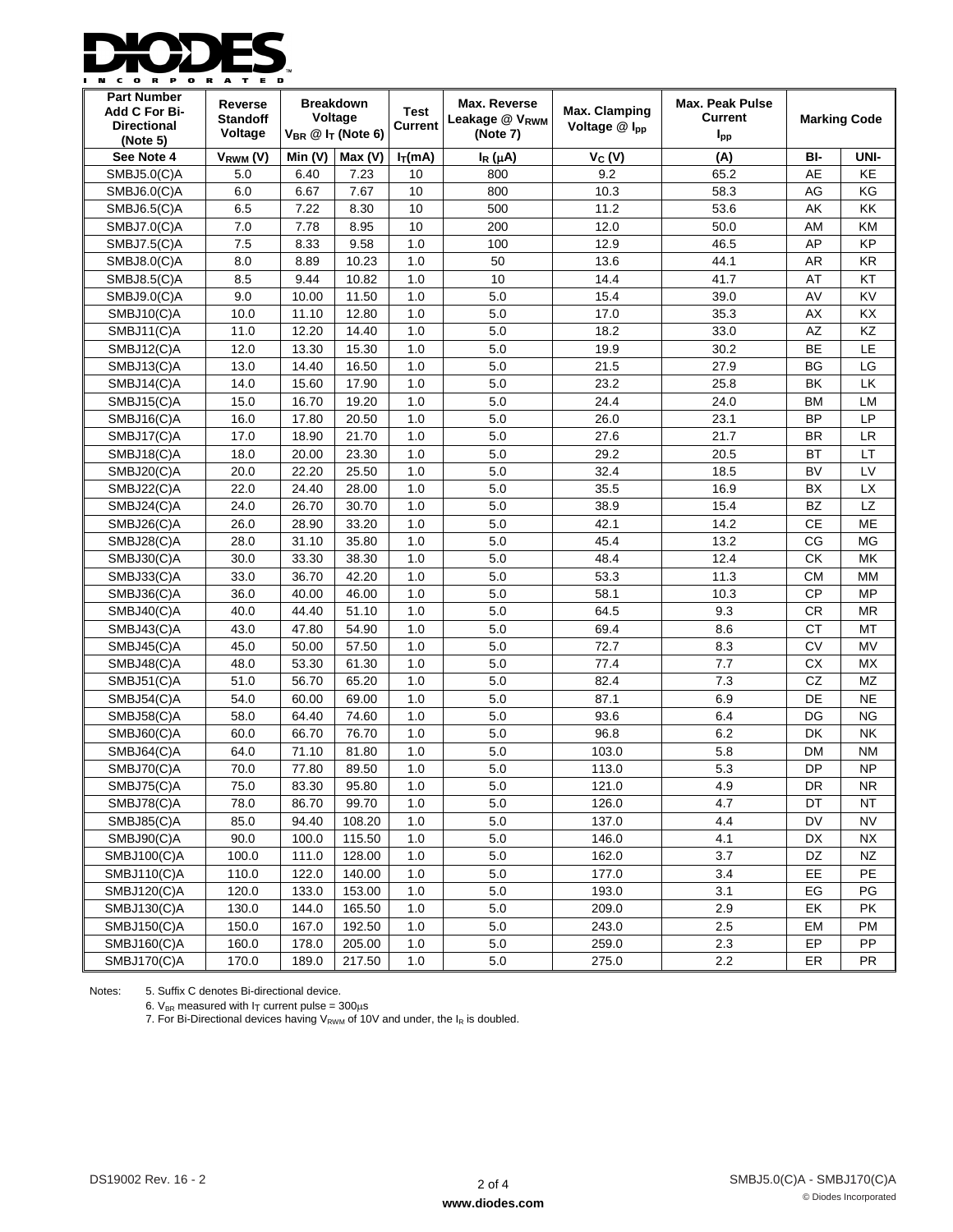